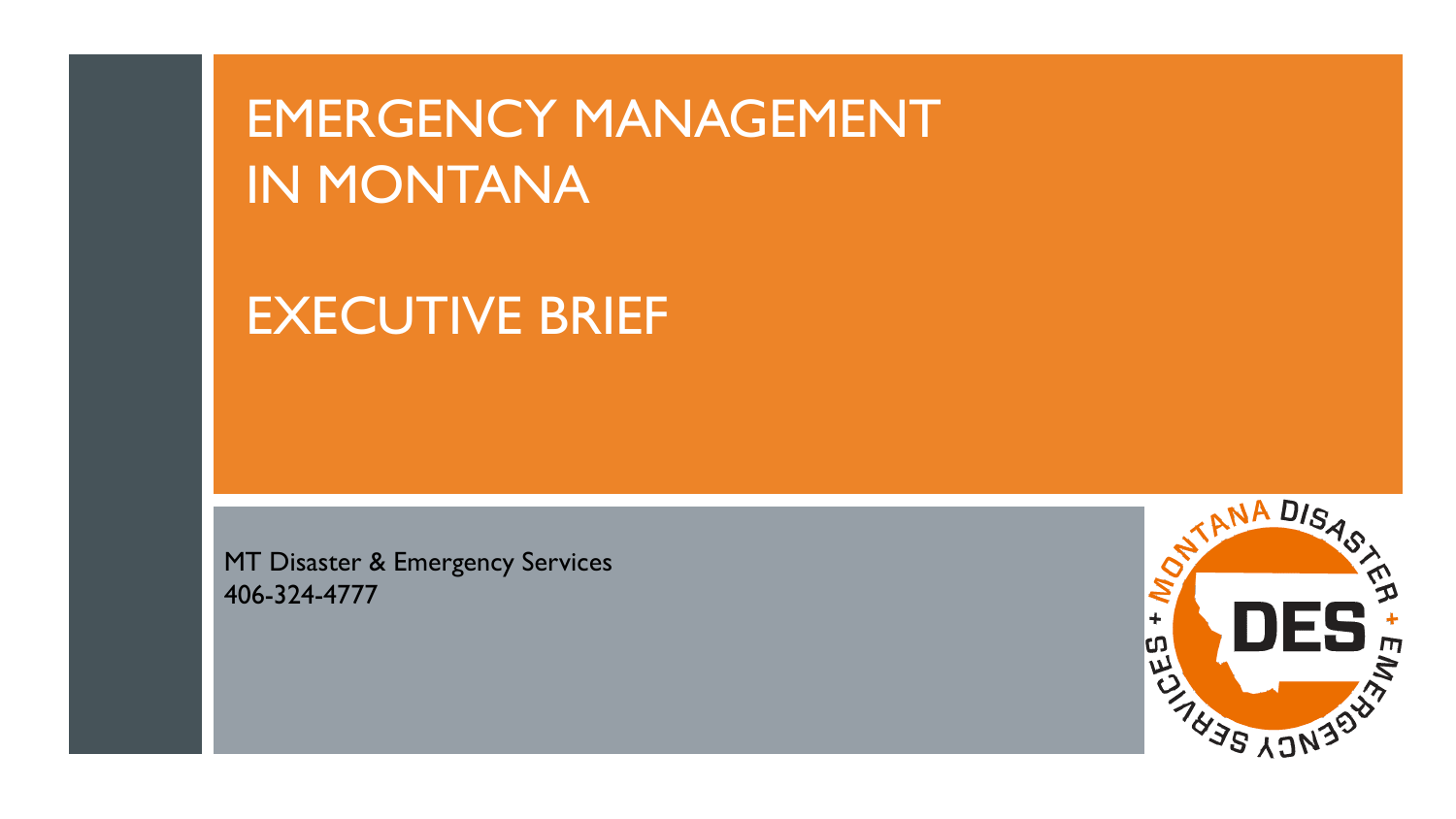### **OBJECTIVES**

To understand the purpose of disaster and emergency services

To understand the difference between preparedness, response, recovery, and mitigation

To explain what steps should be taken before, during, and after a disaster

To share how we can help fulfill the purpose of disaster and emergency service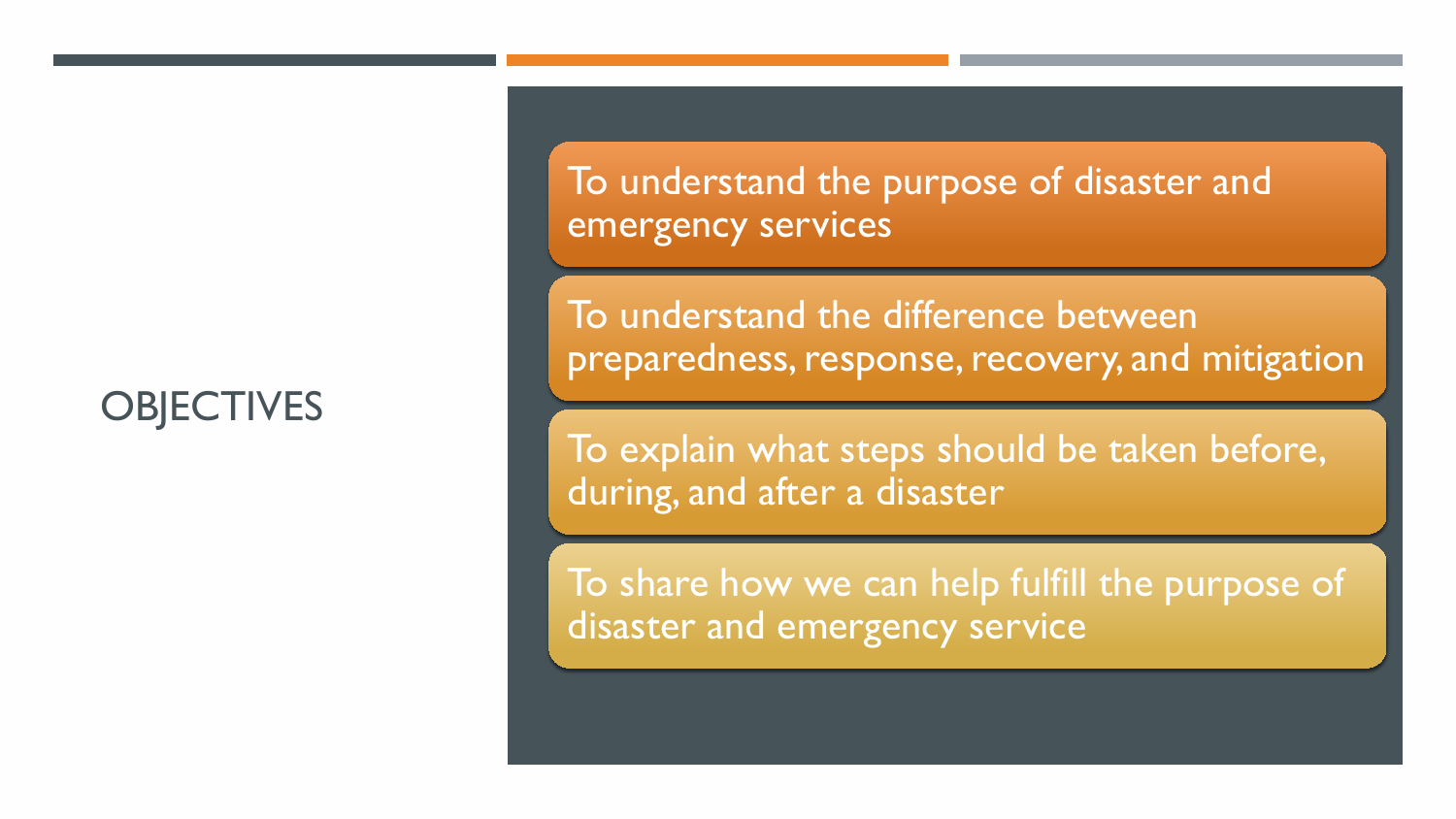# PURPOSE OF DISASTER AND **EMERGENCY SERVICES**

- $\blacksquare$  To provide for prompt and timely reaction to an emergency or disaster
- To ensure that preparation of this state will be adequate to deal with disasters or emergencies
- To preserve the lives and property of the people of this state to the fullest extent practicable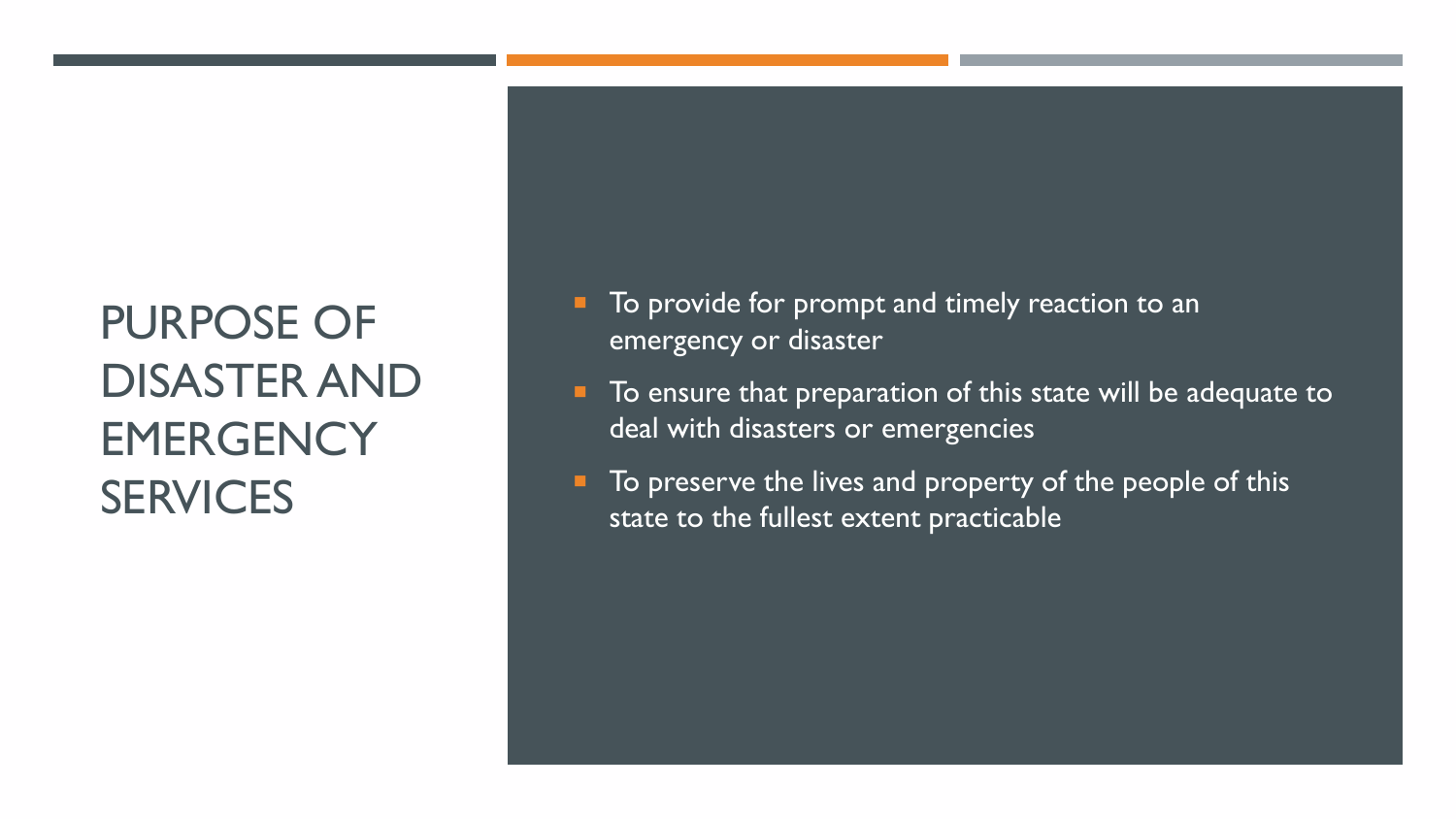### WHAT IS AN EMERGENCY VS. DISASTER?

Emergency

The imminent threat of a disaster causing immediate peril to life or property that timely action can avert or minimize

#### **Disaster**

The <u>occurrence or imminent threat</u> of widespread or severe damage, injury, or loss of life or property resulting from any natural or artificial cause, including tornadoes, windstorms, snowstorms, wind-driven water, high water, floods, wave action, earthquakes, landslides, mudslides, volcanic action, fires, explosions, air or water contamination requiring emergency action to avert danger or damage, blight, droughts, infestations, riots, sabotage, hostile military or paramilitary action, disruption of state services, accidents involving radiation byproducts or other hazardous materials, outbreak of disease, bioterrorism, or incidents involving weapons of mass destruction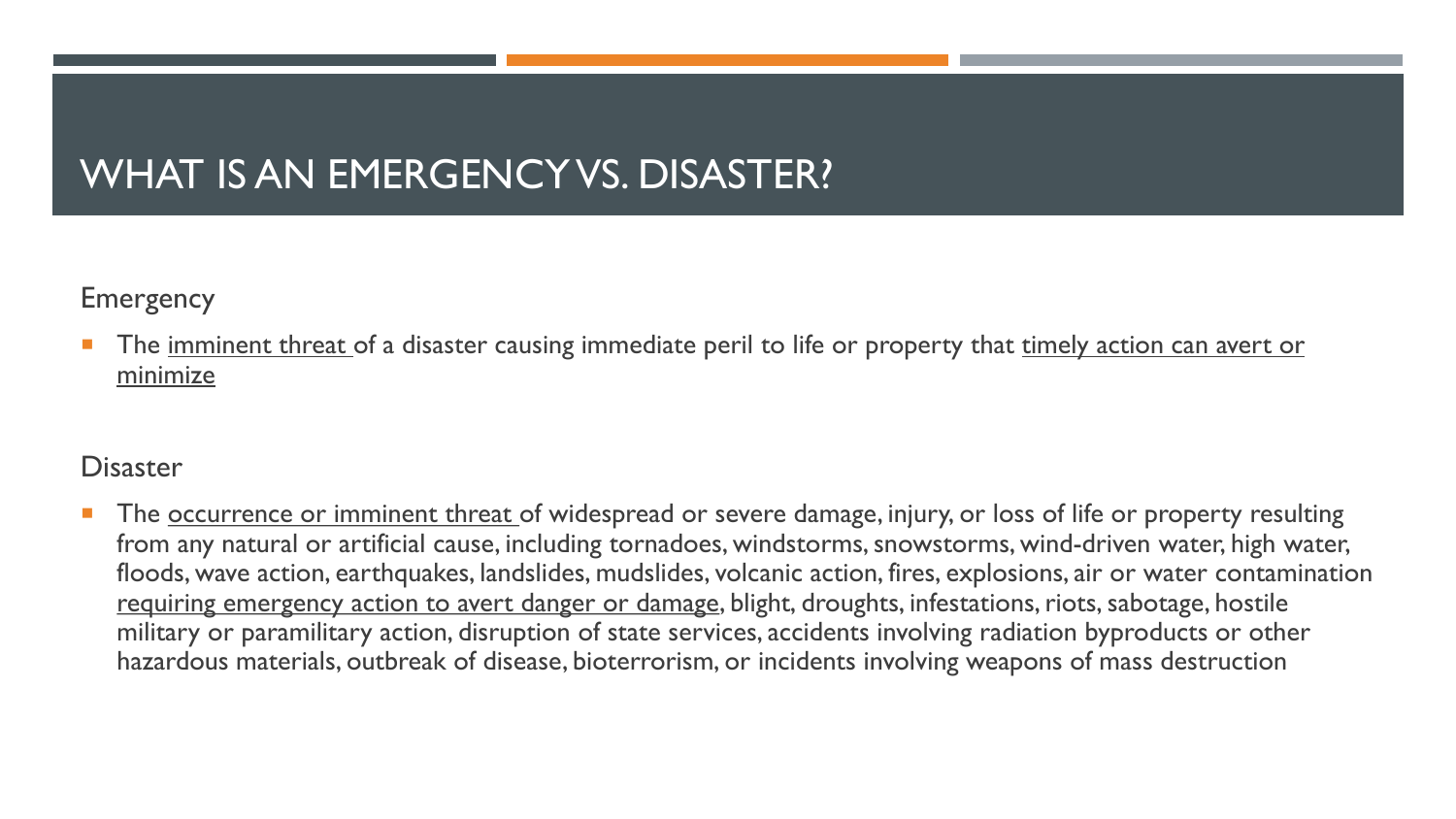### MISSION OF DISASTER AND EMERGENCY SERVICES

State of Montana Disaster and Emergency Services

**Our mission is to lead a comprehensive emergency management program to prepare** for, respond to, recover from, and mitigate disasters.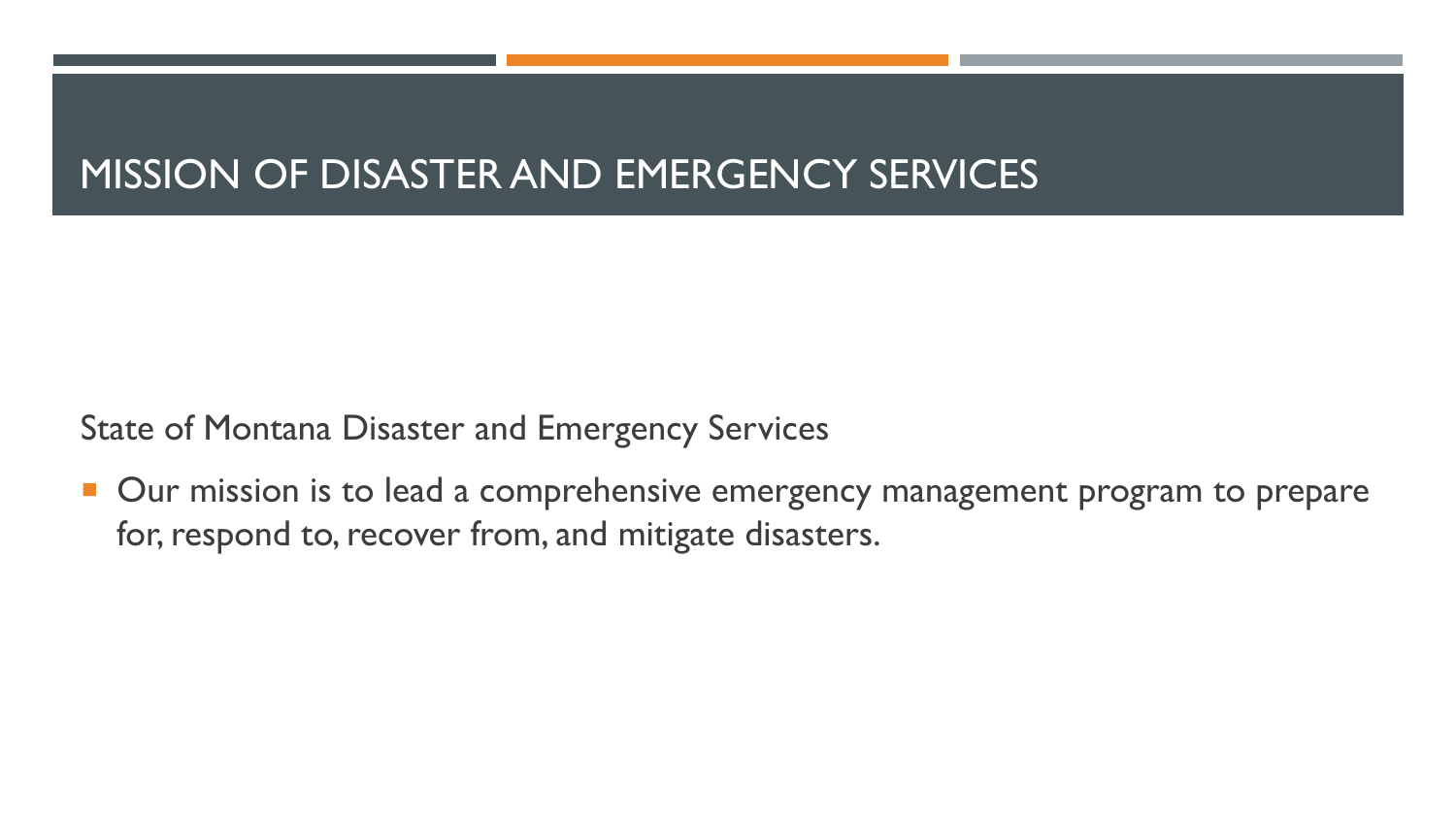### WHAT IS...?

| <b>Response</b>                                                                                                                                                        | <b>Recovery</b>                                                                                                                                                                                                                                                                                 | Mitigation                                                                                     |
|------------------------------------------------------------------------------------------------------------------------------------------------------------------------|-------------------------------------------------------------------------------------------------------------------------------------------------------------------------------------------------------------------------------------------------------------------------------------------------|------------------------------------------------------------------------------------------------|
| Response is the support provided<br>at the time of an emergency or<br>disaster to community first<br>responders to aid life safety and<br>property protection efforts. | Recovery is the process after an<br>emergency or disaster that helps<br>restore services to pre-disaster<br>conditions.<br>Communities may be eligible for<br>financial assistance for debris<br>removal, life-saving emergency<br>protective measures, and<br>restoring public infrastructure. | Mitigation is the effort to reduce<br>the impacts disasters have on<br>people and communities. |

### **Preparedness**

**Preparedness is the activities conducted before a disaster to ensure the community can respond to, recover from,** and mitigate future disasters.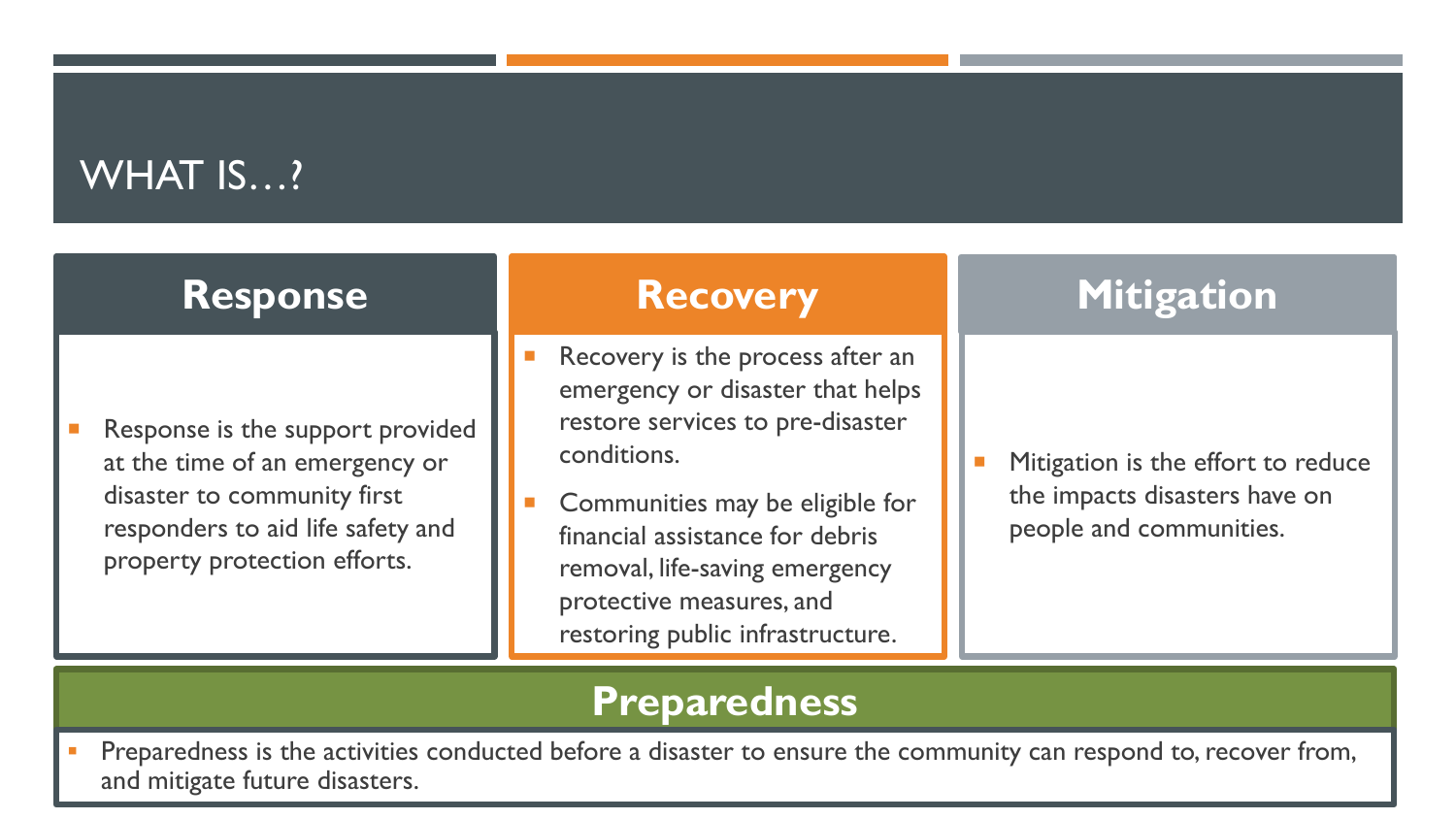Response is the support provided at the time of an emergency or disaster to community first responders to aid life safety and property protection efforts.

## RESPONSE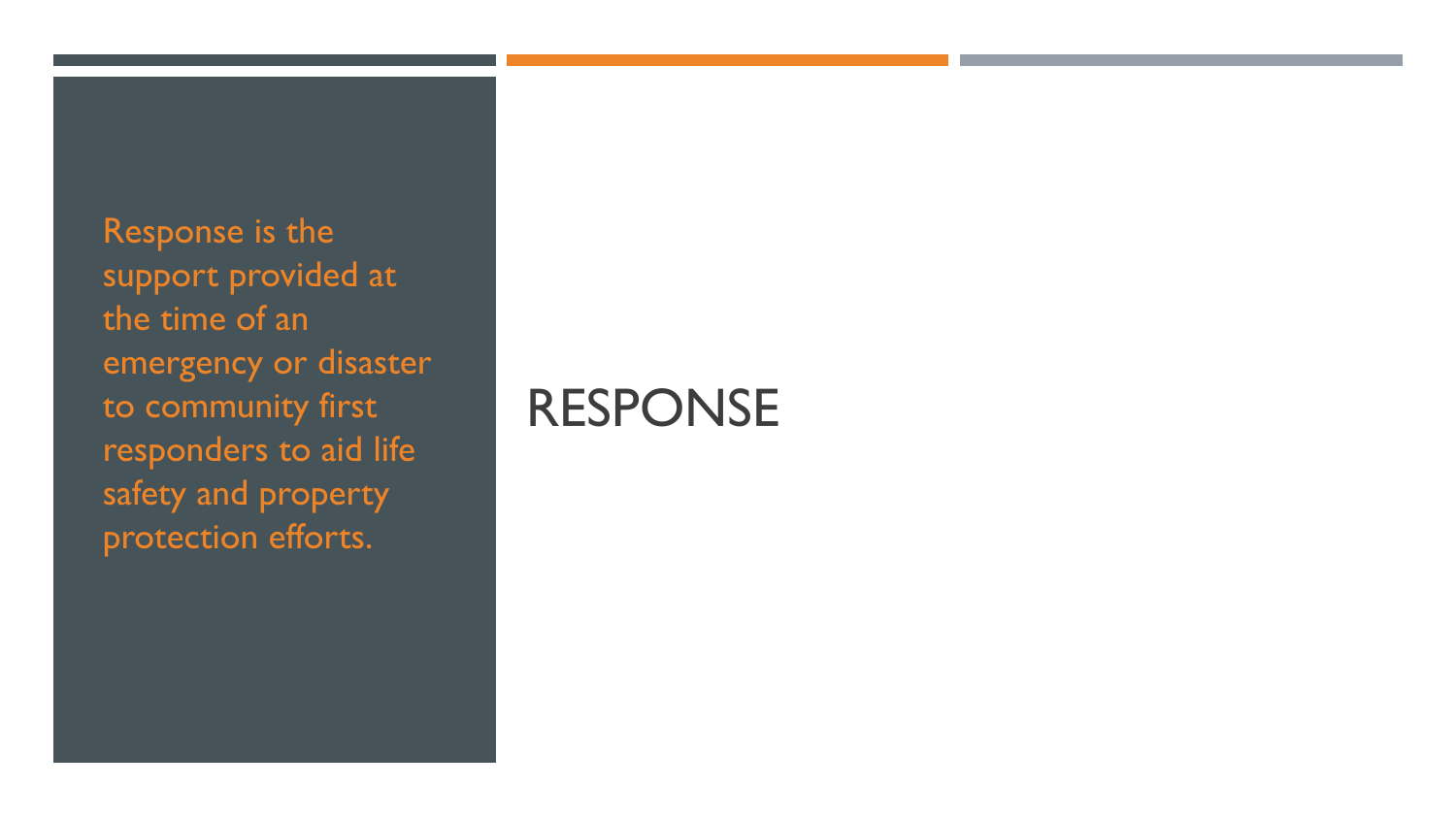### THE ALL-HAZARDS RESPONSE PROCESS



#### **Local Government Remains in Charge**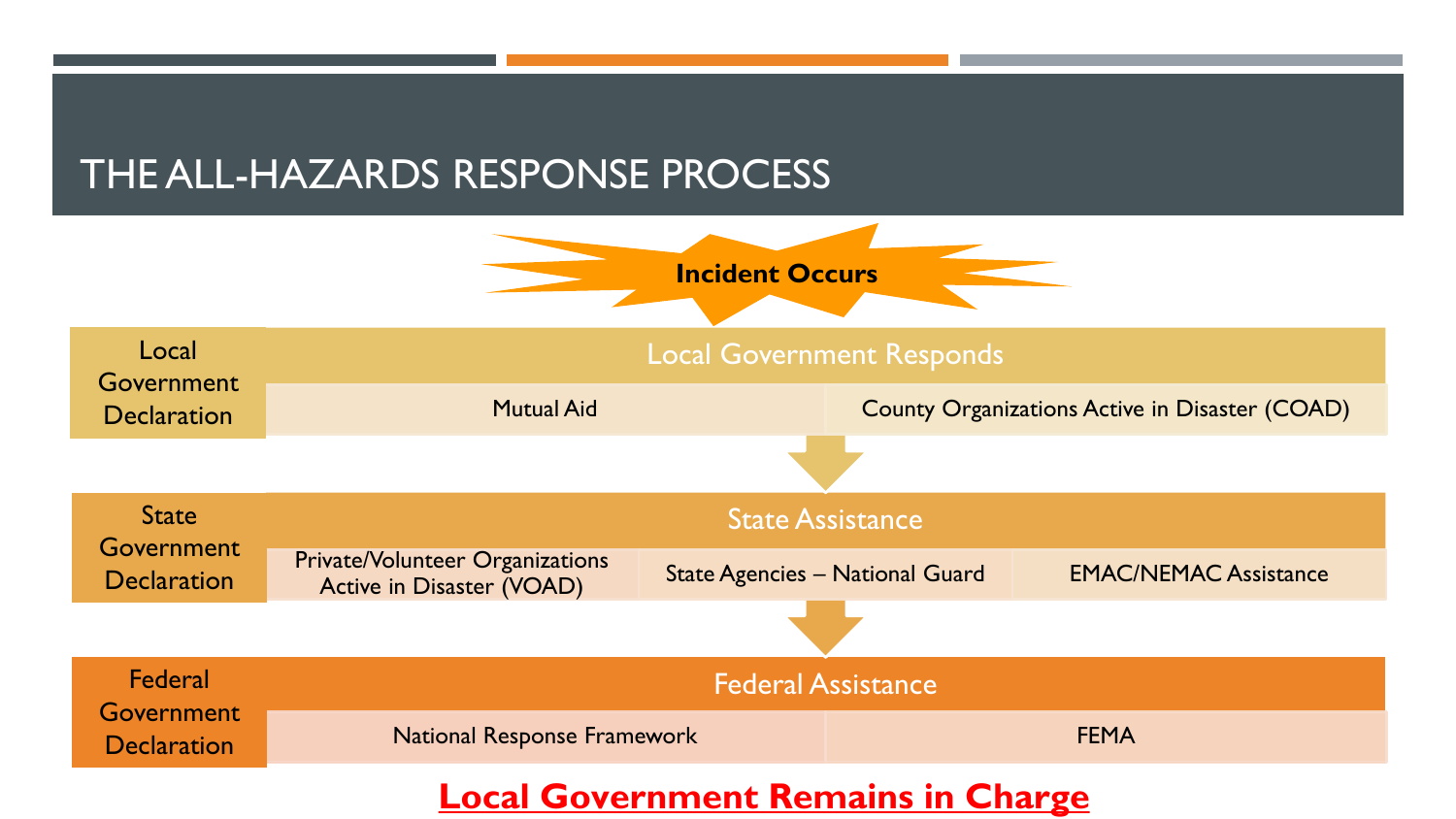## WHAT DOES RESPONSE LOOK LIKE (THE ROLE OF A DISASTER AND EMERGENCY SERVICES PROGRAM)

| <b>Before</b>                                                                                                                                                                                                                                                                                                                                                                                                                                                                                                                                                                                                                       | <b>During</b>                                                                                                                                                                                                                                                                                                              | <b>After</b>                                |
|-------------------------------------------------------------------------------------------------------------------------------------------------------------------------------------------------------------------------------------------------------------------------------------------------------------------------------------------------------------------------------------------------------------------------------------------------------------------------------------------------------------------------------------------------------------------------------------------------------------------------------------|----------------------------------------------------------------------------------------------------------------------------------------------------------------------------------------------------------------------------------------------------------------------------------------------------------------------------|---------------------------------------------|
| <b>Current Plans</b><br><b>Emergency Operations Plan</b><br>Mutual Aid Agreements<br>Distribution Plan<br>Hazardous Material Response Plan<br><b>Continuity of Government Plan</b><br>Donations Management Plan<br><b>Evacuation Plan</b><br>Volunteer Management Plan<br><b>Sheltering Plan</b><br>Public Info / Info Management<br><b>Identify Critical Infrastructure</b><br><b>Identify Key Facilities &amp; Systems</b><br><b>Emergency Operations Center (EOC)</b><br>Shelter Locations<br><b>Mass Notification Systems</b><br><b>Train and Exercise/Practice</b><br>Establish a Local Emergency Planning<br>Committee (LEPC) | Implement Appropriate Plan<br><b>Incident Command System</b><br><b>Public Information Management</b><br><b>Establish Key Facilities</b><br><b>EOC, Shelters</b><br><b>Implement Mutual Aid</b><br>Agreements (if needed)<br><b>Draft Declaration</b><br><b>The State</b><br>Levy 2-mills (if needed)<br><b>Track Costs</b> | De-mobilize resources<br>Evaluate & Improve |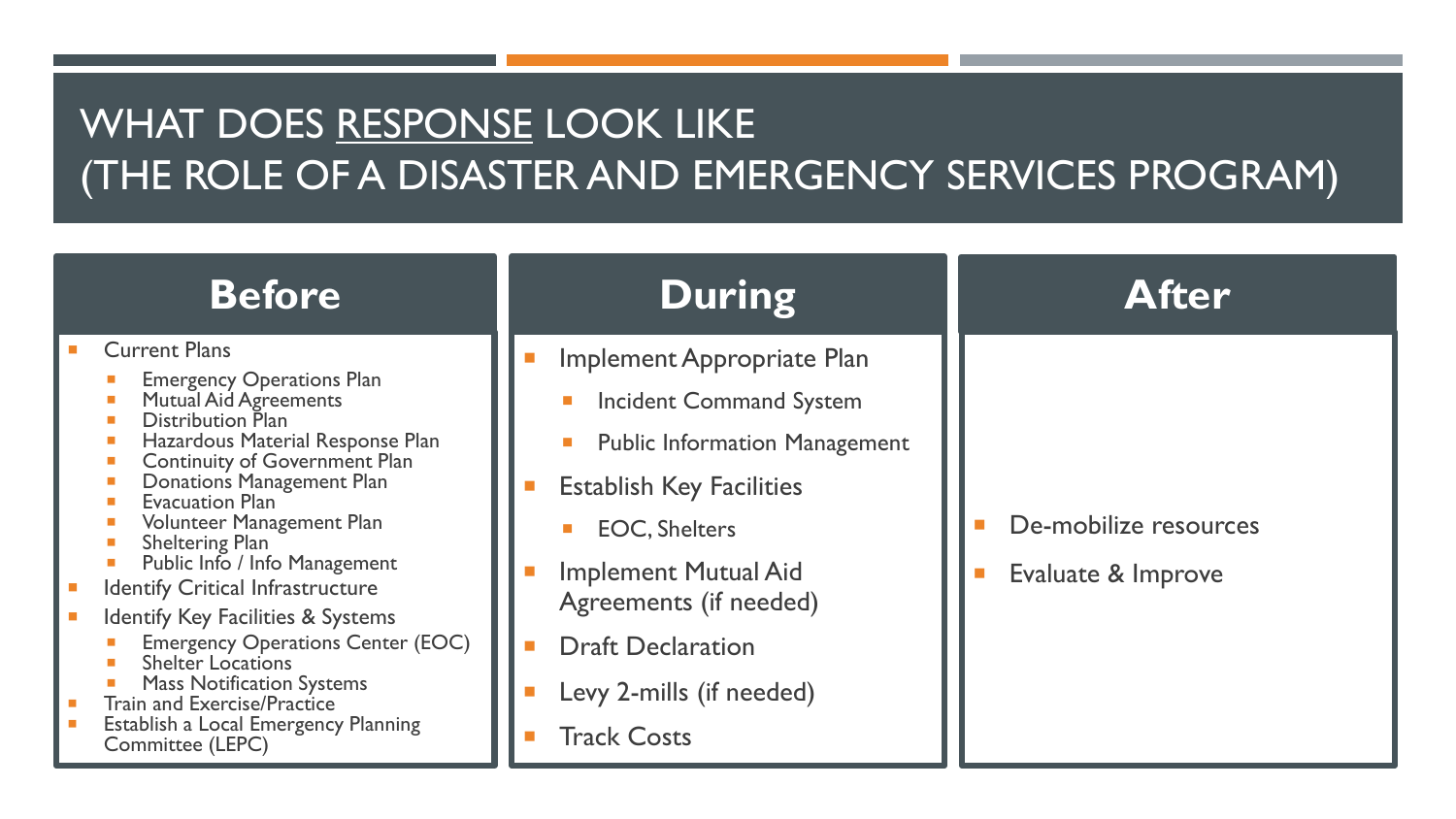### RESPONSE – TAKE AWAY

- Ensuring an immediate and effective response starts with collaborating with partners organizations and developing strong plans, including municipalities
	- Current Emergency Operations Plan
	- Establishing a Local Emergency Planning Committee
	- Signing Local Declarations (Mayor signs for cities)
- Montana DES must ensure local plans are coordinated with state Disaster and Emergency Plan
- Review your Community Snapshot Tool

### **Did You Know…**

- The top hazards in Montana are wildfires, floods, earthquakes, and severe weather
- Between 2014 2019
	- There were 120 local declarations filed with MT DES
	- There were 36 state declarations issued by the Governor
	- There were 6 federally declared disasters for Montana
- Between 2014 2019 Montana supported 8 states for 11 disasters with 418 personnel through stateto-state assistance under the Emergency Management Assistance Compact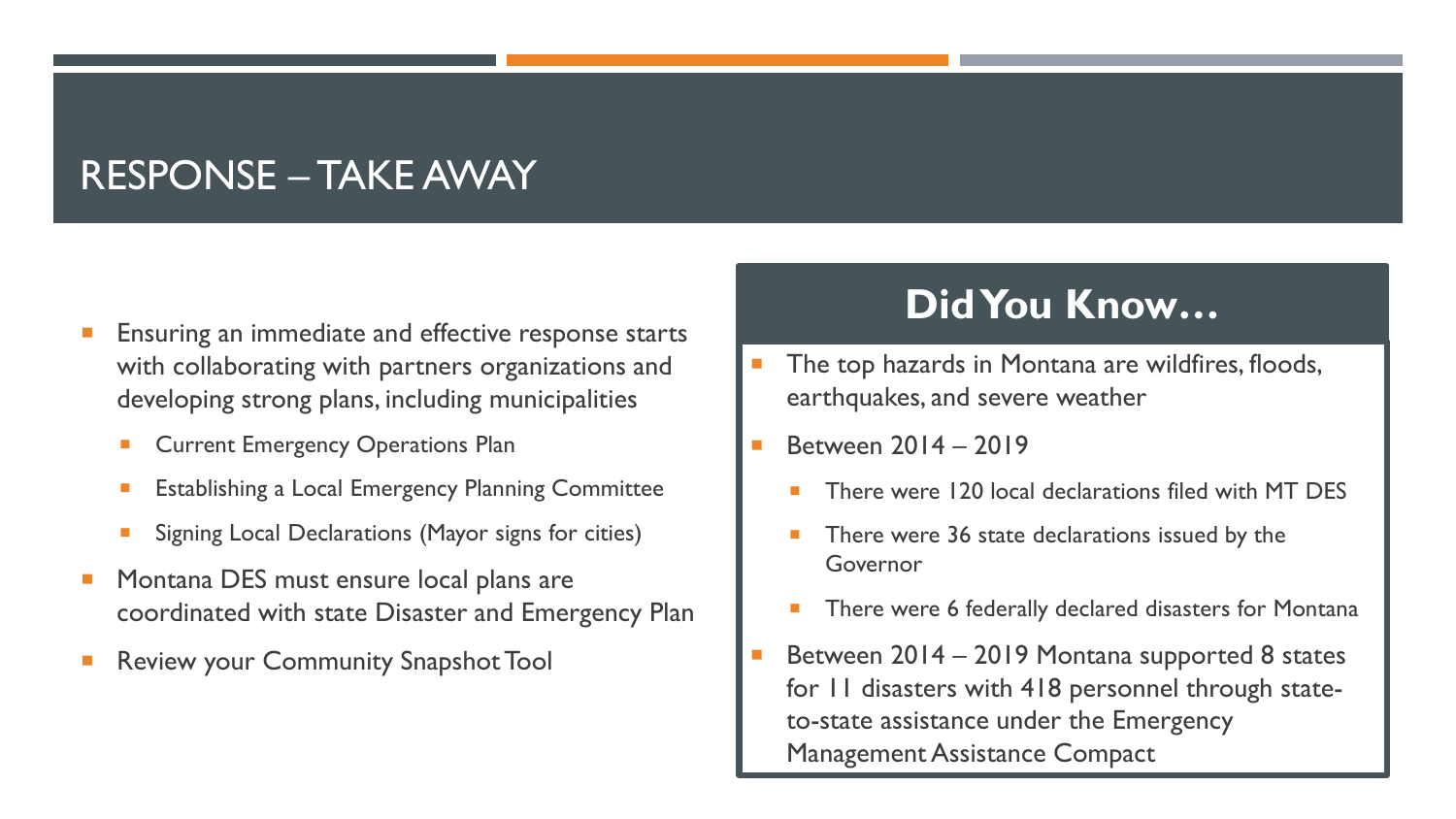Recovery is the process after an emergency or disaster that helps restore services to predisaster conditions.

Communities may be eligible for financial assistance for debris removal, life-saving emergency protective measures, and restoring public infrastructure.

# **RECOVERY**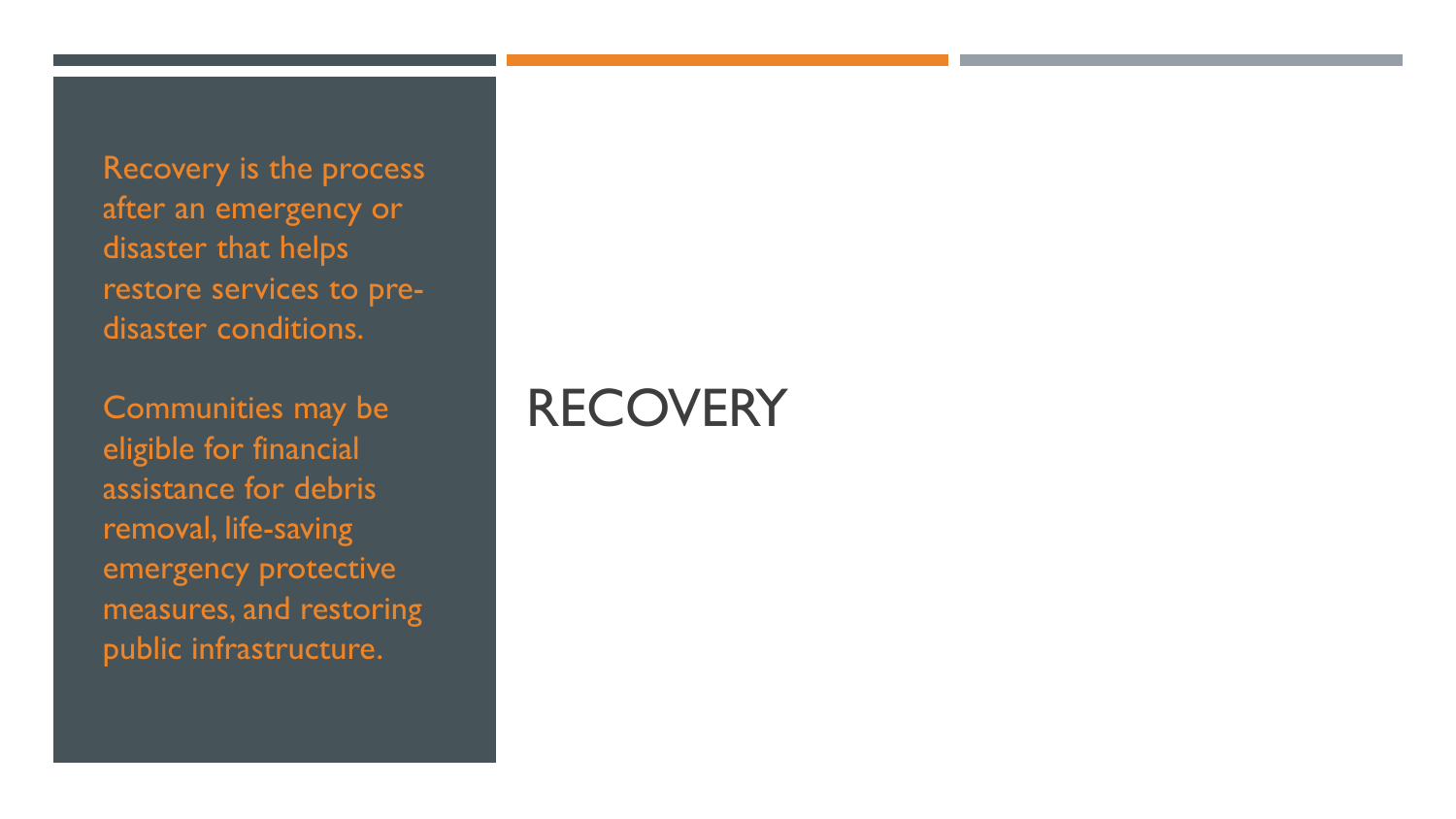## WHAT DOES RECOVERY LOOK LIKE? (THE ROLE OF A DISASTER AND EMERGENCY SERVICES PROGRAM)

| <b>Before</b>                                                                                                                                                                                                                                                       | <b>During</b>                                                                                                                                                                             | <b>After</b>                                                                                                                                              |
|---------------------------------------------------------------------------------------------------------------------------------------------------------------------------------------------------------------------------------------------------------------------|-------------------------------------------------------------------------------------------------------------------------------------------------------------------------------------------|-----------------------------------------------------------------------------------------------------------------------------------------------------------|
| <b>Procurement Policy</b><br><b>Permits</b><br>Gravel Pits (SHPO/DEQ)<br><b>Corps of Engineers</b><br>Fish Wildlife & Parks<br><b>DNRC</b> for Flood Plains<br><b>Maintenance Records</b><br><b>Train Staff on Required Forms</b><br>Damage Inventory / Assessments | Identify a Recovery Point of<br>Contact<br><b>Conduct Initial Damage Inventory</b><br>/ Assessments<br>Check with the EOC (or<br>designated contact) to ensure<br>they are tracking costs | <b>Project Management</b><br>Scope the Project(s)<br>$\mathcal{C}^{\mathcal{A}}$<br><b>Submit Costs for Reimbursement</b><br><b>The State</b><br>Closeout |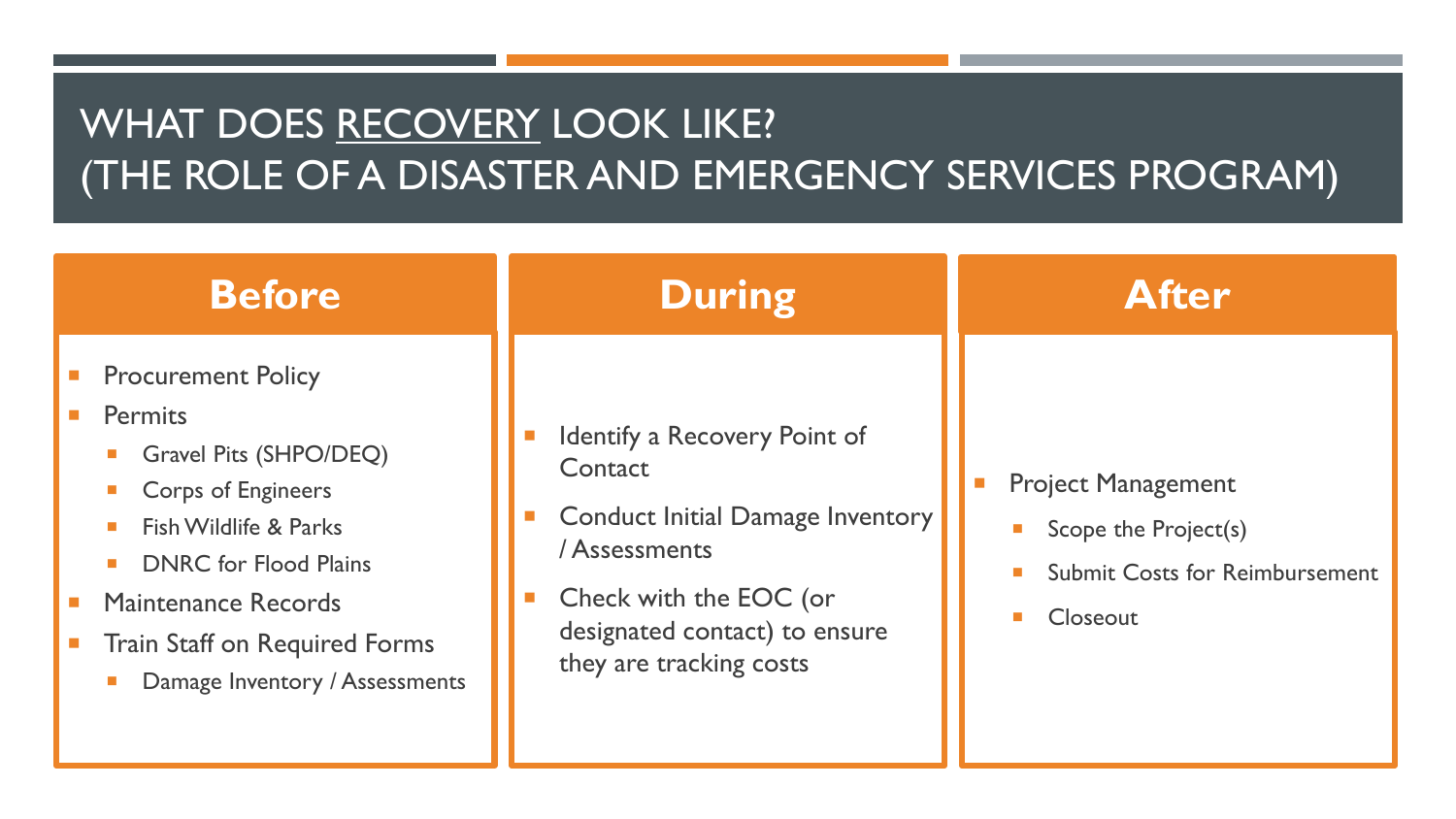### RECOVERY – TAKE AWAY

- Success starts before the incident
	- Identified and trained people
	- Systems to track costs and project management
	- Know what policies and permits are needed
- Recovery is a marathon, not a sprint. Plan for deliberate project management
- Manage the expectations of the community
	- Not all damages will be eligible for State or Federal assistance

### **Did You Know…**

- In Montana there have been 12 Presidential Declarations in the last **10 years**
- 8 of 12 are complete. The average duration for these disasters was 54 months (4.5 yrs)
	- The quickest disaster recovery was just over 1 year
	- The longest disaster recovery was 8.5 years
- In this timeframe for Presidential Declarations, counties received \$80M in Federal funds and \$16M in State funds
- In this timeframe Counties have received 9.7 million in State funds for State Declarations
- There have been 2,256 projects for state and federal declarations (many with multiple sites on a project)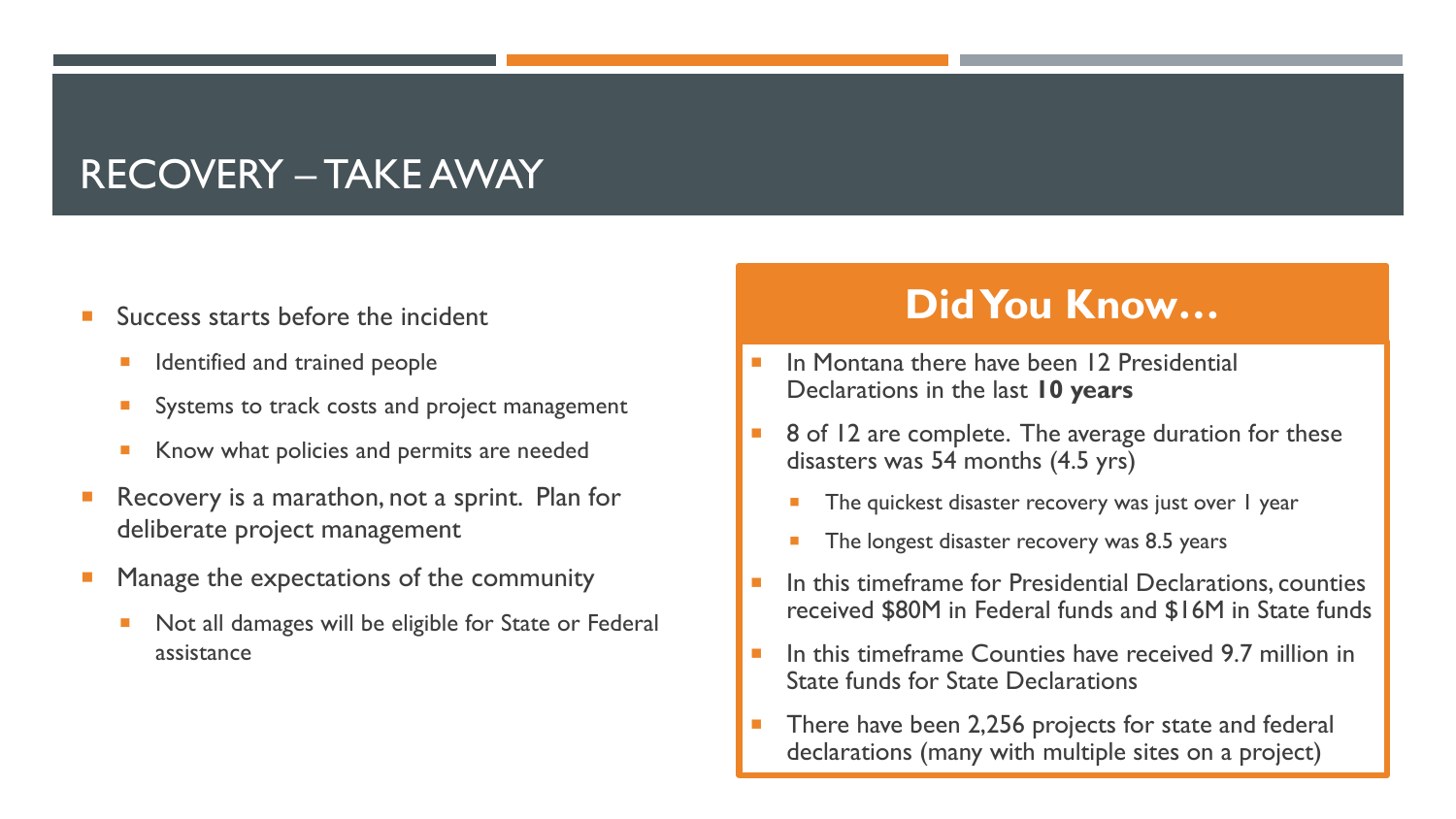Mitigation is the effort to reduce the impacts disasters have on people and communities.

# **MITIGATION**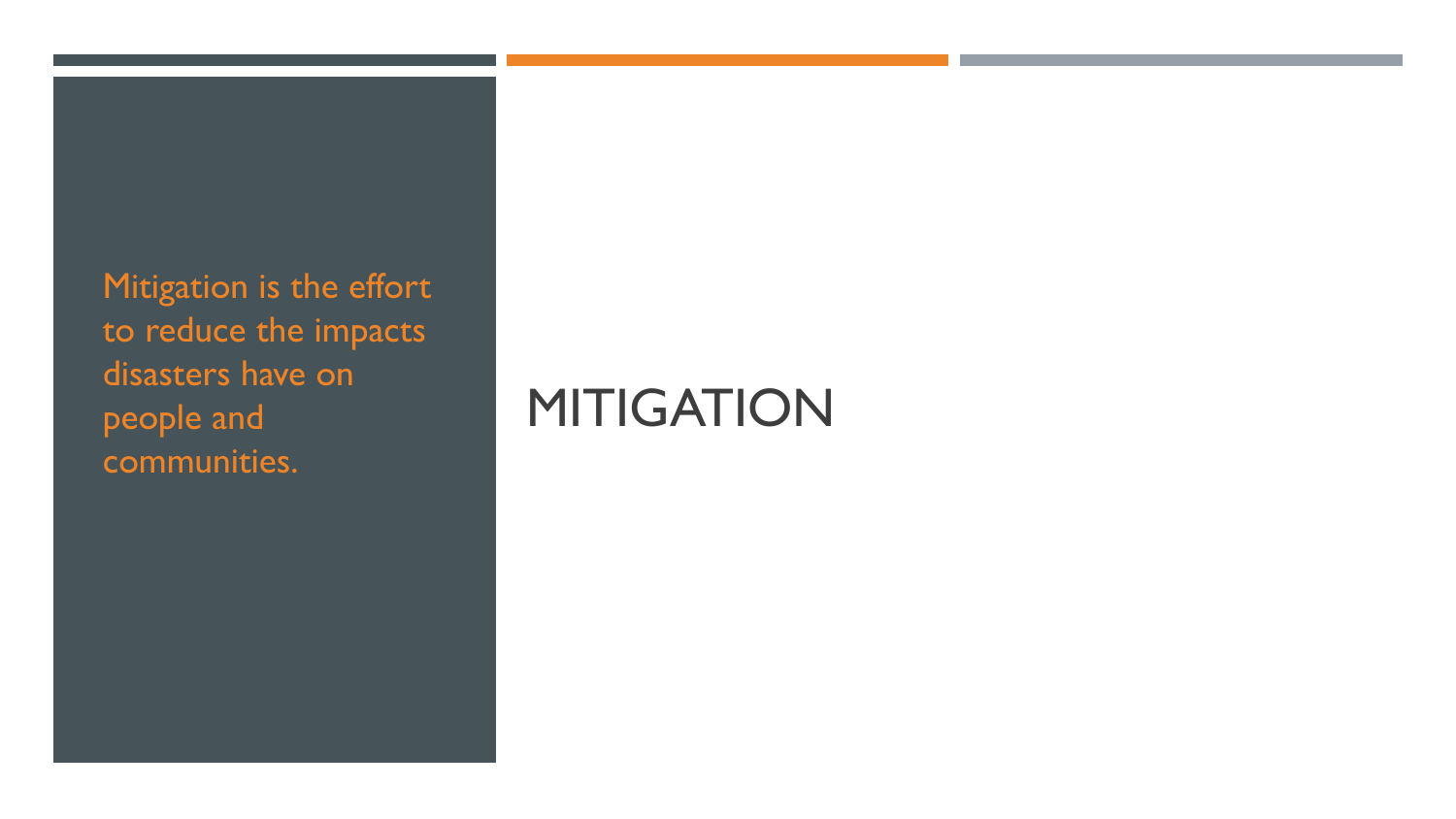## WHAT DOES MITIGATION LOOK LIKE? (THE ROLE OF A DISASTER AND EMERGENCY SERVICES PROGRAM)

| <b>Before</b>                                                                                                                                                                                                                                                                                                                                                                                                | <b>During</b> | <b>After</b>                                                                                                                                                                                                               |
|--------------------------------------------------------------------------------------------------------------------------------------------------------------------------------------------------------------------------------------------------------------------------------------------------------------------------------------------------------------------------------------------------------------|---------------|----------------------------------------------------------------------------------------------------------------------------------------------------------------------------------------------------------------------------|
| <b>Current Multi-Hazard Mitigation</b><br><b>Plan</b><br><b>Identify Threats &amp; Impacts</b><br>Capital Improvement Plan<br><b>Procurement Policy</b><br>$\mathcal{L}^{\mathcal{L}}$<br><b>Permits</b><br>Maintenance Records<br><b>Project Identification</b><br><b>Application Development</b><br><b>Project Management</b><br>Scope the Project(s)<br><b>Submit Costs for Reimbursement</b><br>Closeout | N/A           | Identify Projects in the Impacted<br>Area for Mitigation Work<br><b>Application Development</b><br><b>Project Management</b><br>Scope the Project(s)<br><b>I</b><br><b>Submit Costs for Reimbursement</b><br>П<br>Closeout |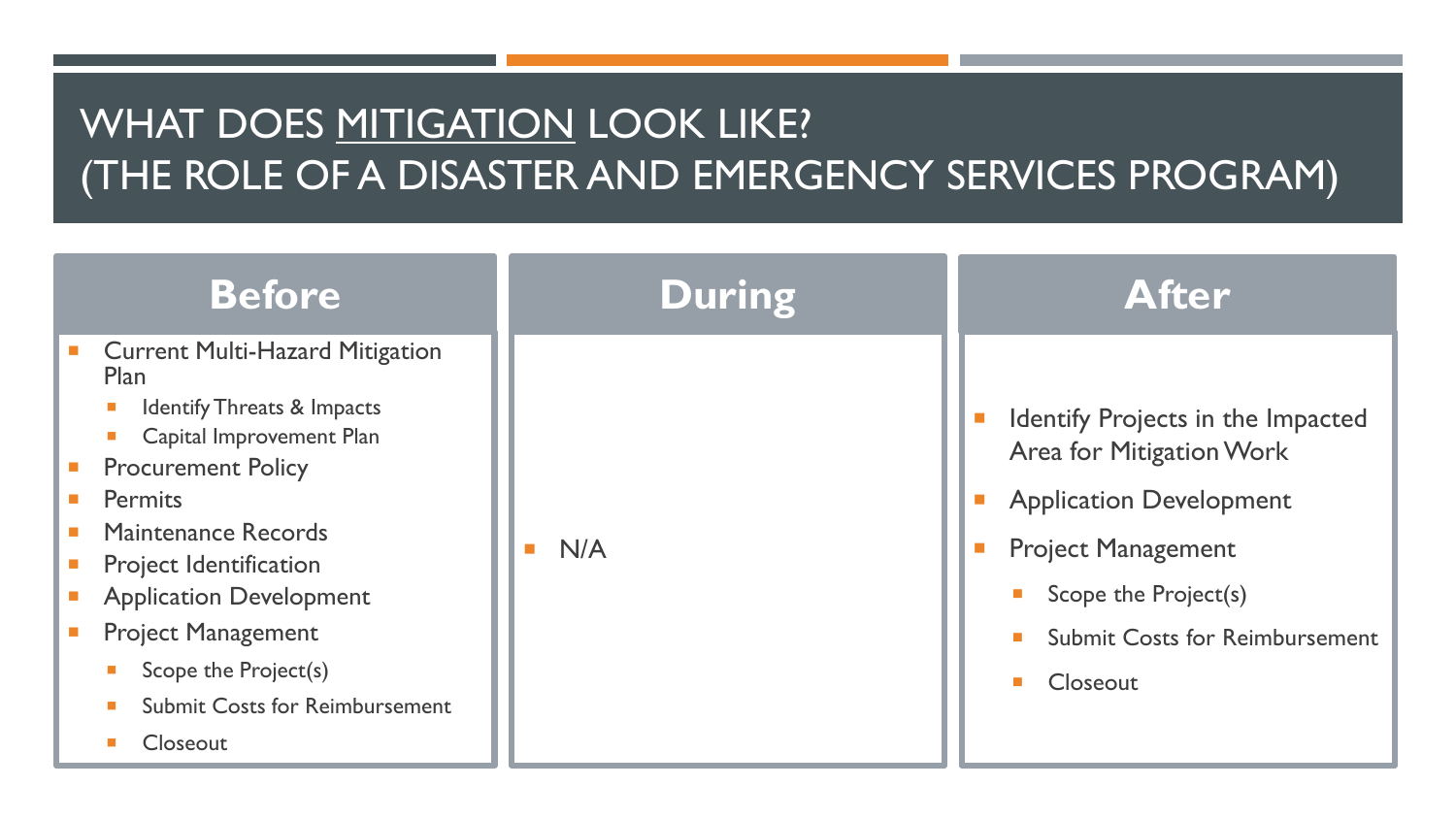### MITIGATION – TAKE AWAY

#### **Success**

- Maintain a Current Hazard Mitigation Plan
	- **Approved by FEMA**
	- **Adopted by local Jurisdiction**
	- Ensure plan identifies community mitigation needs (planning and infrastructure/capital improvements)
- Procurement
	- Local policy adopted and implemented
	- **Become well versed in federal procurement requirements**
- Project Management
	- Cradle to Grave
	- Ensuring compliance requirements are adhered to and strong financial management system in place
- Mitigation is a deliberate process
	- **Manage the expectations of the community**

### **Did You Know…**

- **Every \$1 spent in disaster mitigation saves communities \$6**
- **Montana's top 3 identified natural disasters:** 
	- Wildland and Rangeland Fires
		- 1992-2015: 6,279,523 acres burned in MT
		- From 2000-2017: 33 Federal Disaster Declarations in MT
		- 40,304.3 square miles in the Wildland Urban Interface (WUI)
	- **Flooding** 
		- 1974-2017: 14 Federal Disaster Declarations in MT totaling \$68,430,529 in damages
		- 5,760.3 square miles are exposed to flood risk
	- **Earthquake** 
		- Since 1900 there have been 13 earthquakes with magnitudes of 5.5 or greater
		- 39,823 square miles are exposed to earthquake risk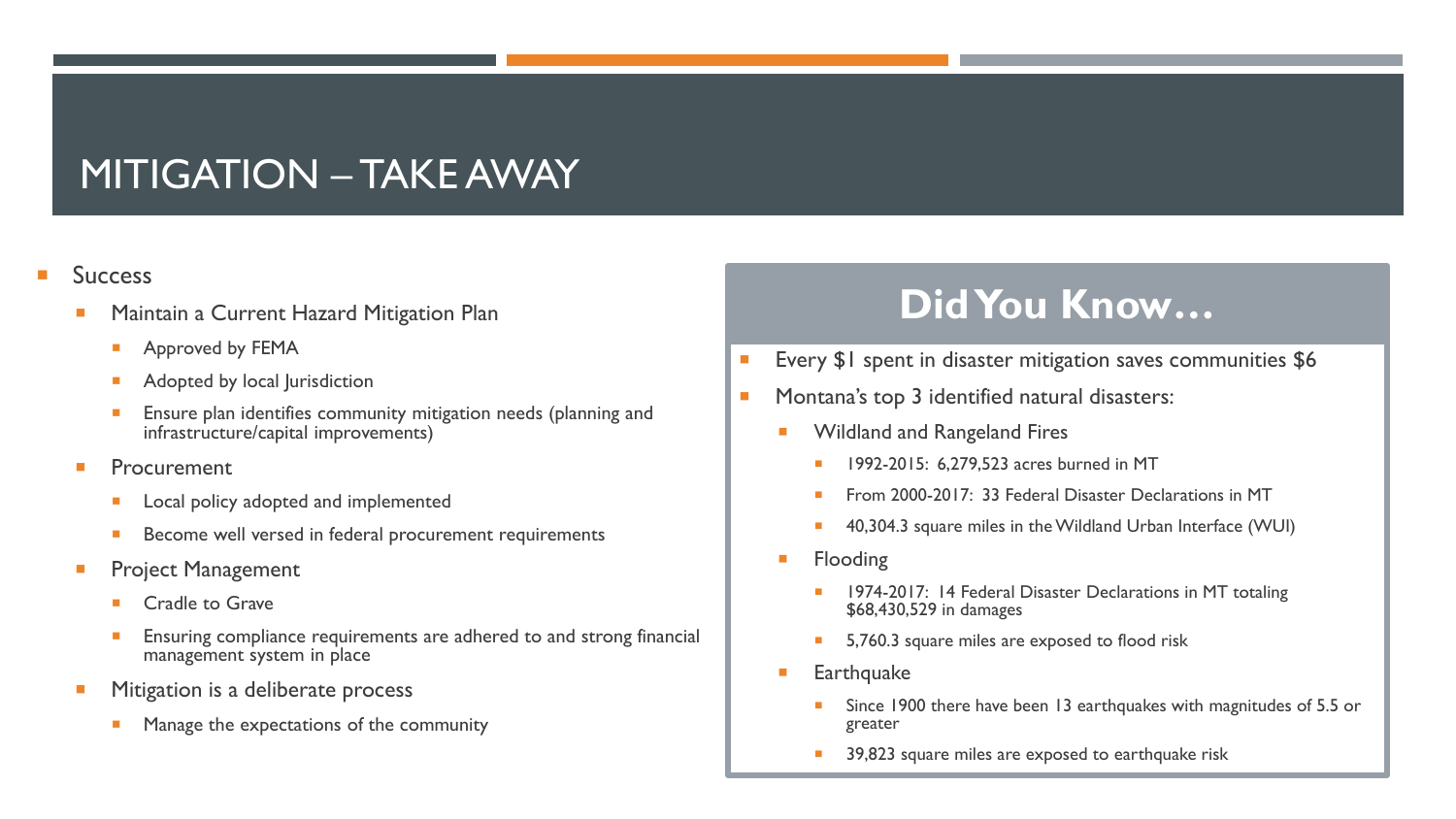Preparedness is the activities conducted before a disaster to ensure the community can respond to, recover from, and mitigate future disasters.

# PREPAREDNESS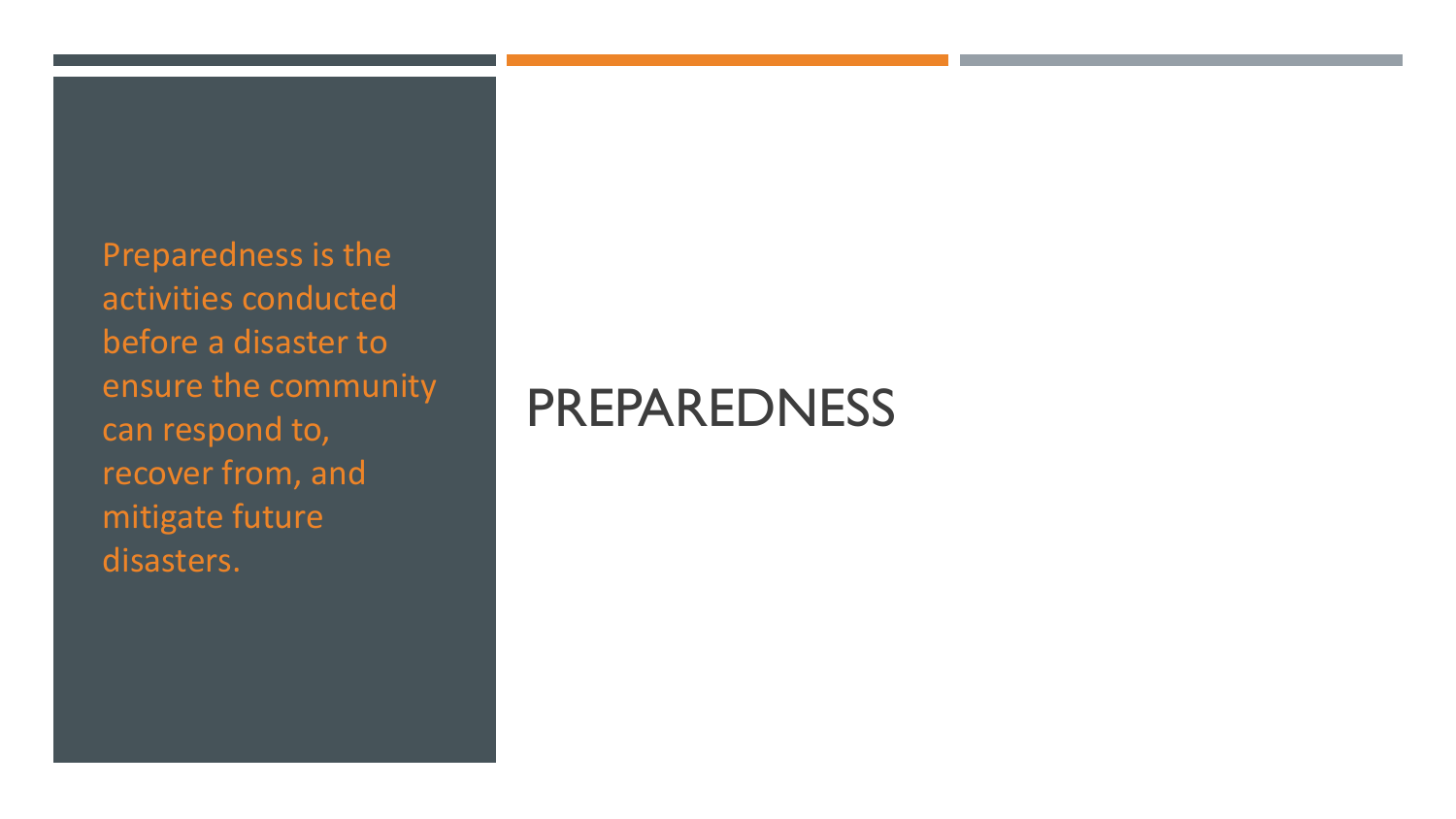### WHAT DOES PREPAREDNESS LOOK LIKE?

#### **Response - Before**

#### Current Plans

- Emergency Operations Plan
- Mutual Aid Agreements
- **Distribution Plan**
- **Hazardous Material Response Plan**
- Continuity of Government Plan
- **Donations Management Plan**
- Evacuation Plan
- Volunteer Management Plan
- Sheltering Plan
- Public Info / Info Management
- Identify Critical Infrastructure
- Identify Key Facilities & Systems
	- Emergency Operations Center (EOC)
	- Shelter Locations
	- Mass Notification Systems
- $\blacksquare$  Train and Exercise/Practice
- **Establish a Local Emergency Planning** Committee (LEPC)

### **Recovery - Before**

- **Procurement Policy**
- **Permits** 
	- Gravel Pits (SHPO/DEQ)
	- Corps of Engineers
	- Fish Wildlife & Parks
	- DNRC for Flood Plains
- Maintenance Records
- Train Staff on Required Forms
	- Damage Inventory / Assessments

## **Mitigation - Before**

- **E** Current Multi-Hazard Mitigation Plan
	- Identify Threats & Impacts
	- Capital Improvement Plan
- Procurement Policy
- **Permits**
- **Maintenance Records**
- **Project Identification**
- Application Development
- Project Management
	- Scope the Project(s)
	- Submit Costs for Reimbursement
	- Closeout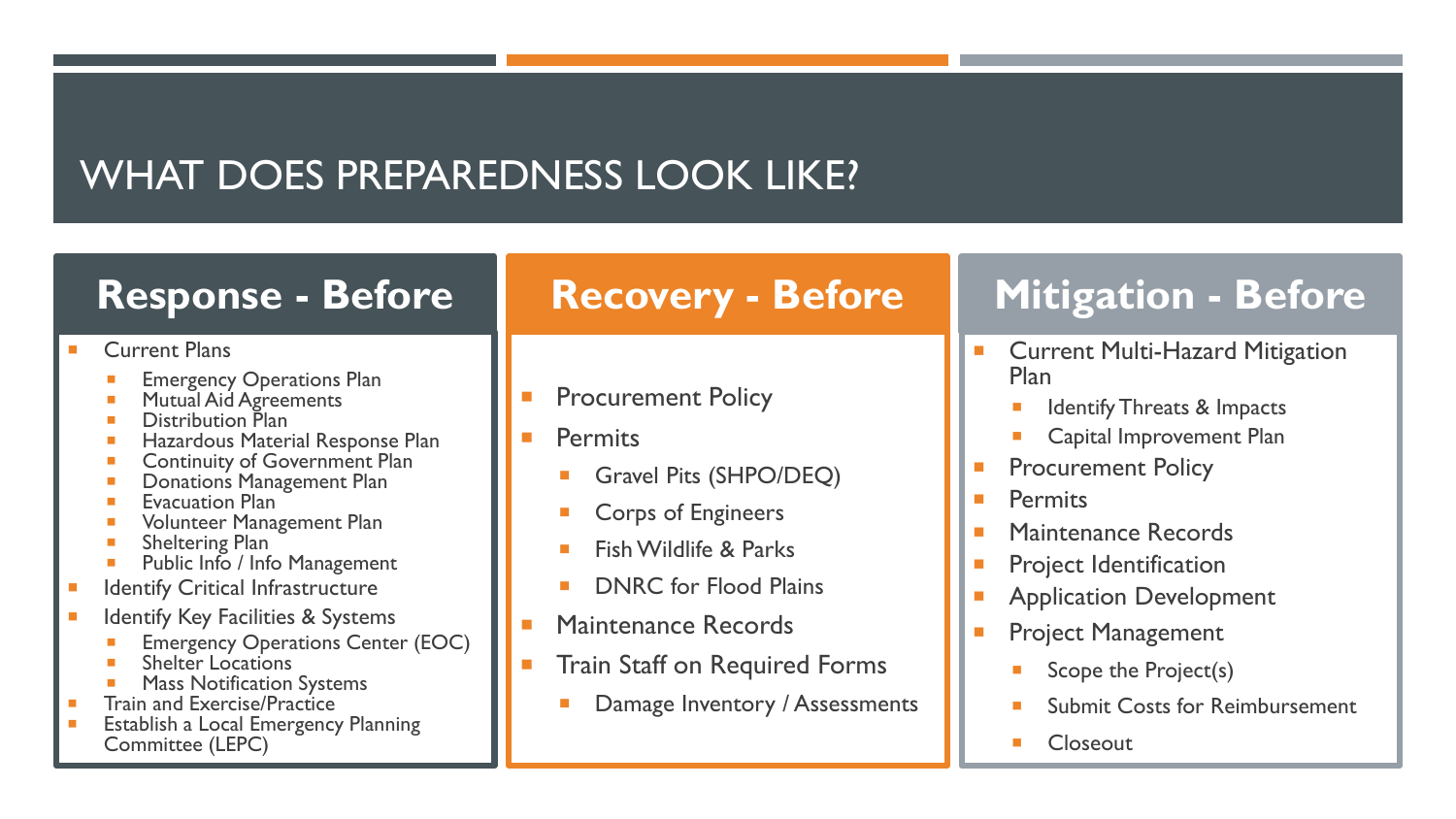### PREPAREDNESS – TAKE AWAY

#### **Planning**

- Written Plans, Procedures, Assessments
- Policy and Permits
- Memorandums of Understanding
- **Training** 
	- First Responders, Elected Officials, Community Members
	- Include Partners (Neighbors or State)
- Exercise
	- Validate Plans and Training
	- Evaluate and Improve

### **Did You Know…**

- **Most Emergency Operations Plans were last adopted in 2011**
- **Hazard Mitigation Plans** 
	- 18 county/tribal plans have expired but are currently being updated
	- **18** additional county/tribal plans will expire by the end of 2020
- **Percentage of County/Tribal Jurisdictions Reporting Having:** 
	- **Continuity of Operations/Government** 91% **Donations and Volunteer Management** 41% Evacuation 93% Damage Assessments **43% Resource Management** 93%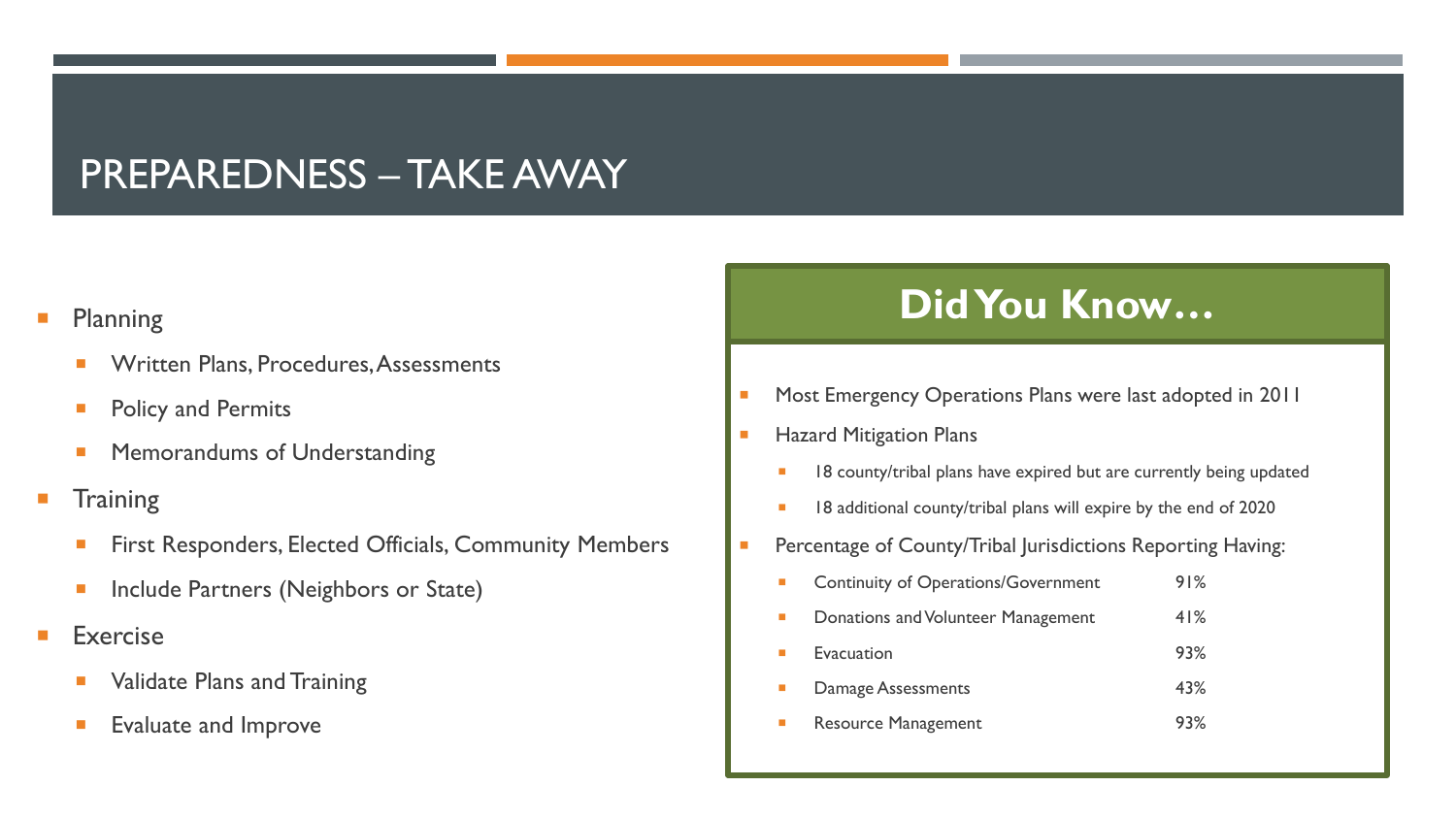# HOW WE CAN **HELP**

- **MT DES staff can review plans and provide training to local** DES Coordinators and partners
- **Staff compile the Community Snapshot Report**
- **Staff can help train local designees on using a Damage** Inventory Tool and the types of permits and policies to have in place
- **MT DES provides training for those interested in Mitigation** Projects
- **Help fill resource requests during a disaster**
- **E** Staff can identify grant opportunities for long-term mitigation projects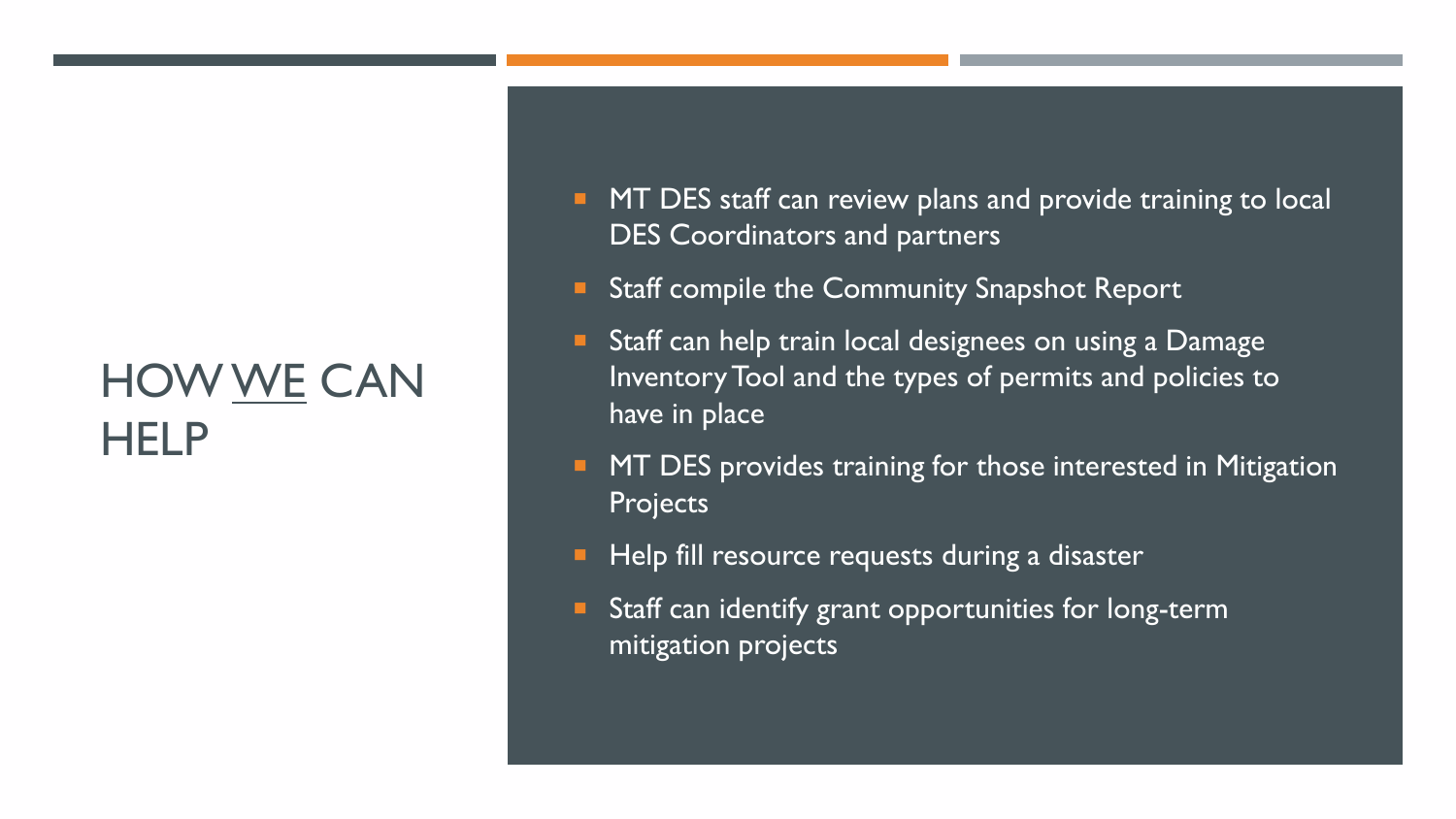# HOW YOU CAN HELP

- **Support the Local Workforce** 
	- **Only 43% of local DES Coordinators are full-time**
	- **Roughly half of the local coordinators have been in their** position more than 3 years.
- **E Identify Mitigation Opportunities**
- **Review your Emergency Operations Plan**
- **Review your Community Snapshot** 
	- Know your Strengths and Weaknesses
- **E** Support your Local Emergency Planning Committee
- **E** Support Stakeholder Coordination
- **E** Manage Expectations During the Recovery Process